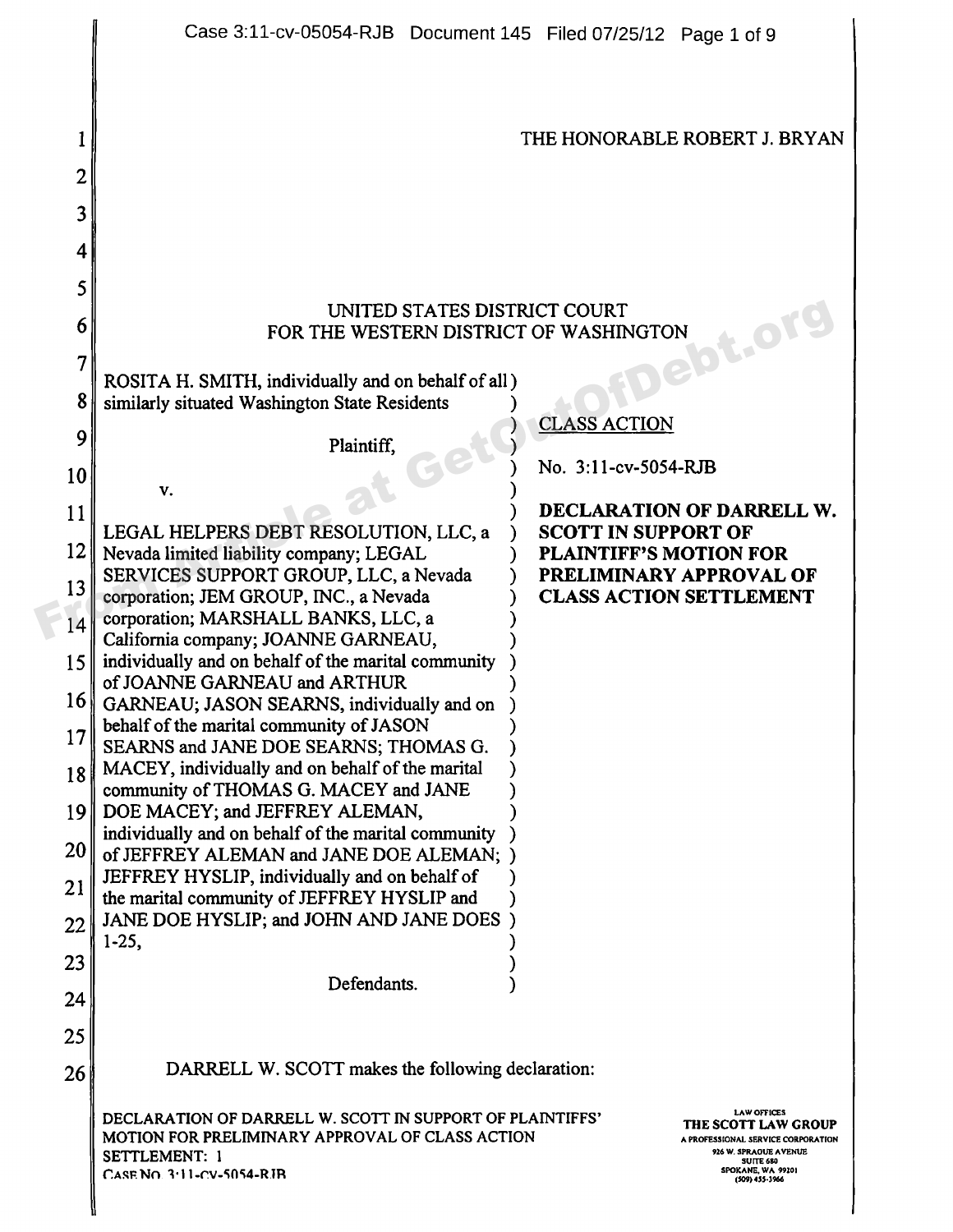I am counsel for named plaintiff, Rosita Smith, in the above-captioned action. I  $1.$ am over the age of 18 and competent to testify. I provide the following information of my own personal knowledge.

2. I am an attorney practicing in The Scott Law Group, P.S., a law firm I founded in 2004. The Scott Law Group is devoted to the appropriate use of class action procedures and mass tort devices in the representation of individuals who have suffered a common wrong. Our work has primarily involved class representation of consumers in unfair business practice, product liability, or employment-related litigation. Prior to forming The Scott Law Group in 2004, I chaired the Class Action and Mass Tort Litigation Practice Group at Lukins & Armis,  $10 \parallel P.S.$ From Article at GetOut Law Croup is devoted to the appropriate use of class action procedures and<br>
mass tort devices in the representation of individuals who have suffered a common wrong. Our<br>
vork has primarily involved c

3. Since 2009, The Scott Law Group has been deeply involved in efforts to protect 12<br>Washington consumers through enforcement of Washington's Debt Adjusting Act, chapter 18.28 13 RCW. In that connection, I have served as class counsel in the following certified class actions 14 representing Washington consumers in civil actions against debt adjusting companies for 15 violation of Washington's Debt Adjusting Act:

**•** Carlsen v. Global Client Solutions et al., U.S. District Court, Eastern District of 17 Washington, Cause No. CV-09-246-LRS. This action resulted in the landmark opinion, Carlsen v. Global Client Solutions, 171 Wn.2d 486 (2011), which first interpreted key provisions of Washington's Debt Adjusting Act and declared that 19 act applicable to business practices of modern-day debt settlement companies. This case ultimately resolved itself through class settlement and was given final 20 approval by Judge Lonny R. Suko on June 5, 2012.

- 21 **•** *Carlsen v. Freedom Debt Relief*, U.S. District Court, Eastern District of 22 Washington, Cause No. CV-09-055-LRS. This action resulted in certification of questions to the Washington Supreme Court regarding key provisions of 23 Washington's Debt Adjuster Act. The action resolved itself through class settlement on the eve of hearing before the Washington Supreme Court. The class  $24$  settlement was given final approval by Judge Lonny R. Suko on July 13, 2011.
- 25 **•** *Wheeler v. Noteworld et al.*, United States District Court, Eastern District of 26 Washington, Cause No. CV-10-202-LRS. This action was resolved as to its

DECLARATION OF DARRELL W. SCOTT IN SUPPORT OF PLAINTIFFS' **LAW OFFICE5** MOTION FOR PRELIMINARY APPROVAL OF CLASS ACTION A PROFESSIONAL SERVICE CORPORATION SETTLEMENT: 2 CASE NO. 3:11-CV-5054-RJR

**THE SCOTT LAW GROUP**<br>A PROFESSIONAL SERVICE CORPORATION SUITE 660 SPOKANE, WA 99201<br>(509) 455-3966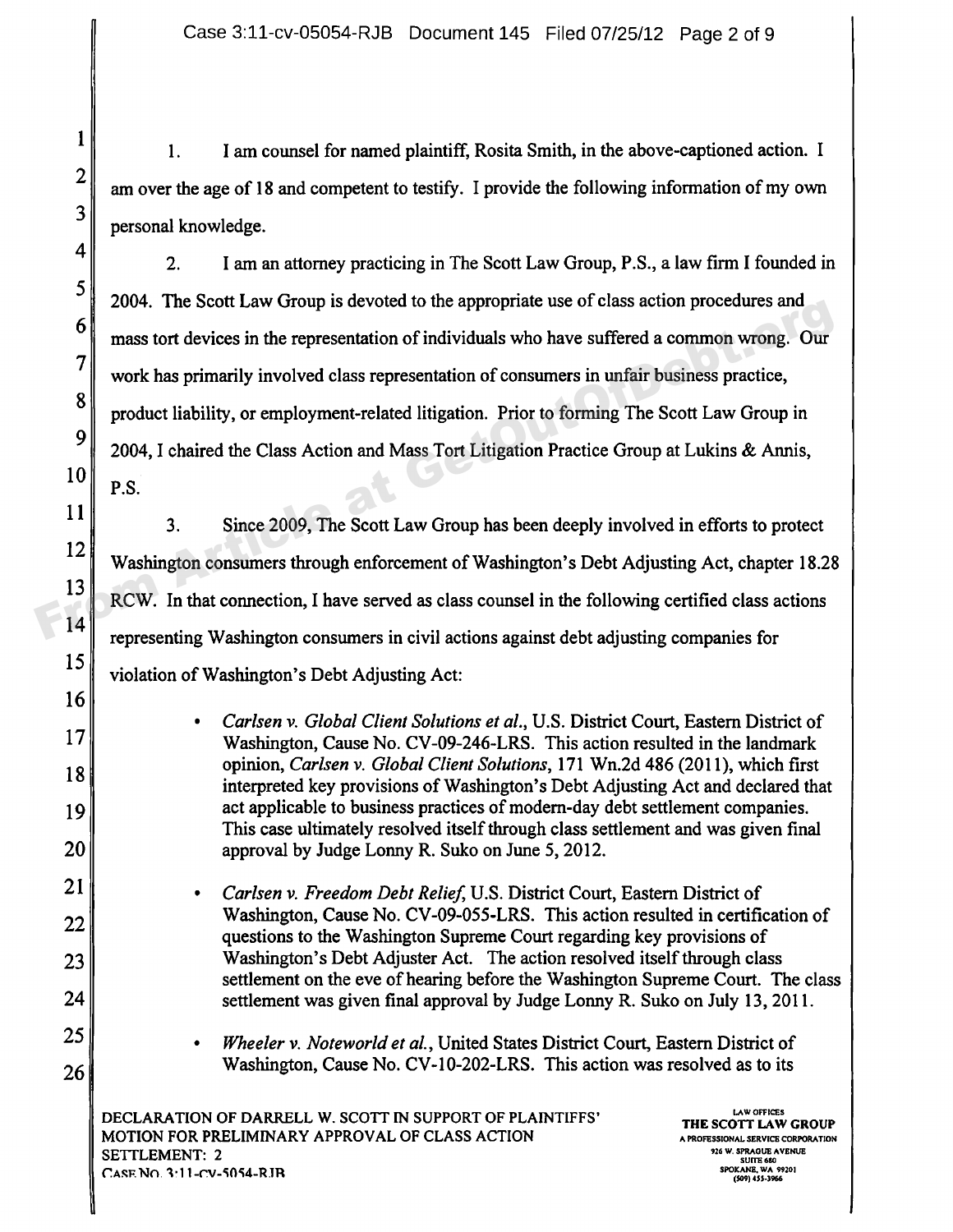primary defendant through class settlement approved by Judge Lonny R. Suko on March 20, 2012.

- Johnson v. James Wojcik et al., Spokane County Superior Court Cause No. 09-2-03638-6. This action resulted in order of summary judgment and judgment in favor of the Washington class.
- **•** Parkinson v. Freedom Fidelity Management, Inc. et al., U.S. District Court, Eastern District of Washington, Cause No. CV-10-345-RHW. This action was certified as a class action by Judge Robert H. Whaley on January 12, 2012. The case remains pending.

4. In addition to these certified class action matters, I am counsel in a number of other pending class action matters brought against debt adjusting companies and on behalf of  $\begin{array}{|c|c|c|c|c|} \hline \text{Washington consumers that are presently in their pre-certification stage. These include:} \hline \end{array}$ Casselberry v. Bay View Law Group et al., United States District Court, Eastern District of 12 Washington, Cause No. CV-11-395-RHW; Harrod v. Belmont Media LLC et al., Superior Court, State of Washington, Spokane County, Cause No. 12-2-00935-4; Callow v. CDS Client Services et al., Superior Court, State of Washington, King County, Cause No. 11-2-21818-0 KNT;  $\|15\|$  Madden v. Century Negotiations, Inc. et al., Superior Court, State of Washington, King County, 16 Cause No. 11-2-41757-3; Brown v. Consumer Law Associates et al., U.S. District Court, Eastern 17 District of Washington, Cause No. 11-00194-LRS; Koschney v. Linder et al., Superior Court, 18 State of Washington, Spokane County, Cause No. 12-2-01406-4; Peters v. Jackson Hunter 19 Morris & Knight, Superior Court, State of Washington, Spokane County, Cause No. 12-2-2046-3; Gordon v. Lloyd Ward & Associates, P.C. et al., Superior Court, State of 21 Washington, Spokane County, Cause No. 12-2-01551-6; and Atkar v. Pollock, Superior Court, 22 State of Washington, Spokane County, Cause No. 12-2-01149-9; From Article at a a class action by Judge Robert H. Whaley on January 12, 2012. The<br>
The case remains pending.<br>
4. In addition to these certified class action matters, I am counsel in a number of<br>
9 other pending class ac

 $23$  5. The Scott Law Group has also been successful at achieving private mass-tort  $24$  settlements, pre-certification, that require debt adjusting companies to discontinuance unfair debt  $25$  adjusting practice and to refund fees to Washington consumers. These actions have included:

DECLARATION OF DARRELL W. SCOTT IN SUPPORT OF PLAINTIFFS' THE SCOTT LAW DESCRIPTION MOTION FOR PRELIMINARY APPROVAL OF CLASS ACTION A PROFESSIONAL SERVICE CORPORATION A PROFESSIONAL SERVICE CORPO<br>STATTI EMENIT: 2 **SETTLEMENT: 3** t.Asm Nn. 1.11-rv-SAS4-R.TR **SPOKANF WA 99\$0I**

**THE SCOTT LAW GROUP**<br>A PROFESSIONAL SERVICE CORPORATION SUITE **6\$0** SPOKANE, WA 99201<br>(509) 455-3966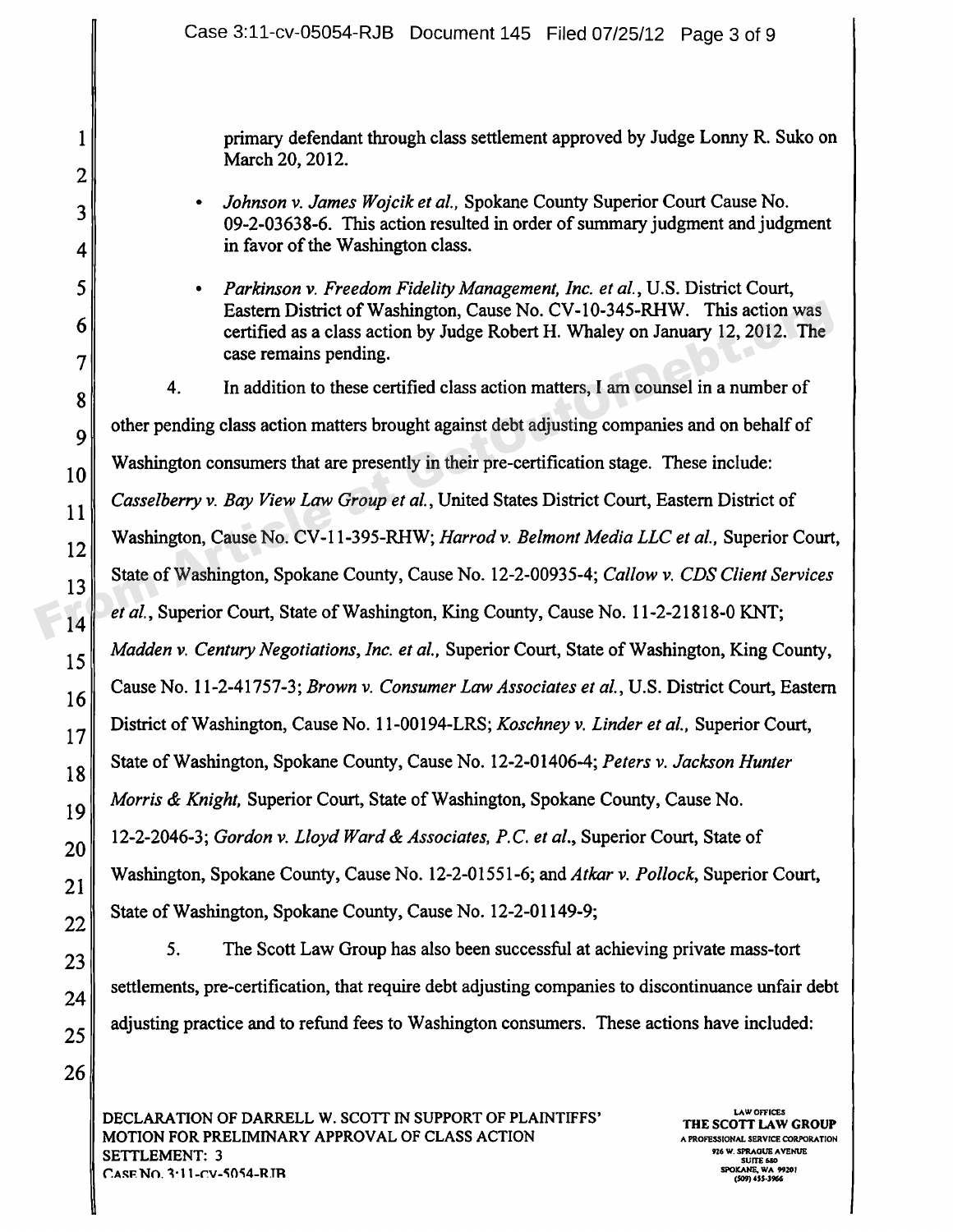- **•** Fast Track Debt Relief: November, 2010
- **•** Morgan Drexen: September, 2010
- **•** Rise Above Debt Relief: July, 2010
- **•** Franklin Debt Relief: June, 2010
- **•** Silver Bay Financial: May, 2010

6. In addition to this experience pertaining to Consumer Protection Act claims arising out of violation of Washington's Debt Adjusting Act, I have also served as class counsel in a variety of other matters over the course of the past twenty years. These include In re  $W.R.$ Grace & Co et al, in the United States Bankruptcy Court, District of Delaware (asbestos property  $\begin{bmatrix} 10 \end{bmatrix}$  damage claims); Barbanti v. W.R. Grace, Superior Court, State of Washington, Spokane County (asbestos property damage claims); Rob 'N I, Inc., et al. v. Uniform Code Council, Inc., Superior  $\|12\|$  Court, State of Washington, Spokane County (unfair business practice claims); Dean v. CED, et al., Superior Court, State of Washington, King County (building product liability claims); Toner et al. v. IRCA, Superior Court, State of Washington, King County (building product liability claims); St. John v. American Home Products, Superior Court, State of Washington, Spokane  $\|16\|$  County (diet drug product liability claims); Delay v. Hurd Millwork Company, Inc., Superior  $\|7\|$  Court, State of Washington, Spokane County (building product liability claims); Ferguson v. Riverside School District, United States District Court, Eastern District of Washington (indoor 19 air quality injunctive claims); In re Chattaroy, In re Marshall, In re Nine Mile, In re Midway, In  $20$  re Golden Cirrus, and In re Ponderosa, collectively denominated In re Firestorm, Superior Court, State of Washington, Spokane County and Lincoln County (wildland fire property  $22$  damage claims). From Court in addition to this experience pertaining to Consumer Protection Act claims<br>
Transfering out of violation of Washington's Debt Adjusting Act, I have also served as class counsel<br>
in a variety of other matters o

7. The Scott Law Group has developed substantial specialized resources necessary to serve the Court in the capacity as class counsel. These resources include a closely-working team of complex litigation professionals experienced in the special organizational and management needs of class action practice including the preparation and dissemination of

DECLARATION OF DARRELL W. SCOTT IN SUPPORT OF PLAINTIFFS' THE SCOTT LAW OFFICES MOTION FOR PRELIMINARY APPROVAL OF CLASS ACTION A PROFESSIONAL SERVICE CORPORATION A PROFESSIONAL SERVICE CORPO<br>STATTI EMENT: A professional service corporation and the service corporation of the service corporation in the SETTLEMENT: 4 **929 W. SPRAOUE** AVENUE O'.ARF. Nn. 8 1 i-rv-1014-R.TR **SPOKANE, WA 9950 I**

**THE SCOTT LAW GROUP**<br>A PROFESSIONAL SERVICE CORPORATION SUITE 680 (509) **455-59dd**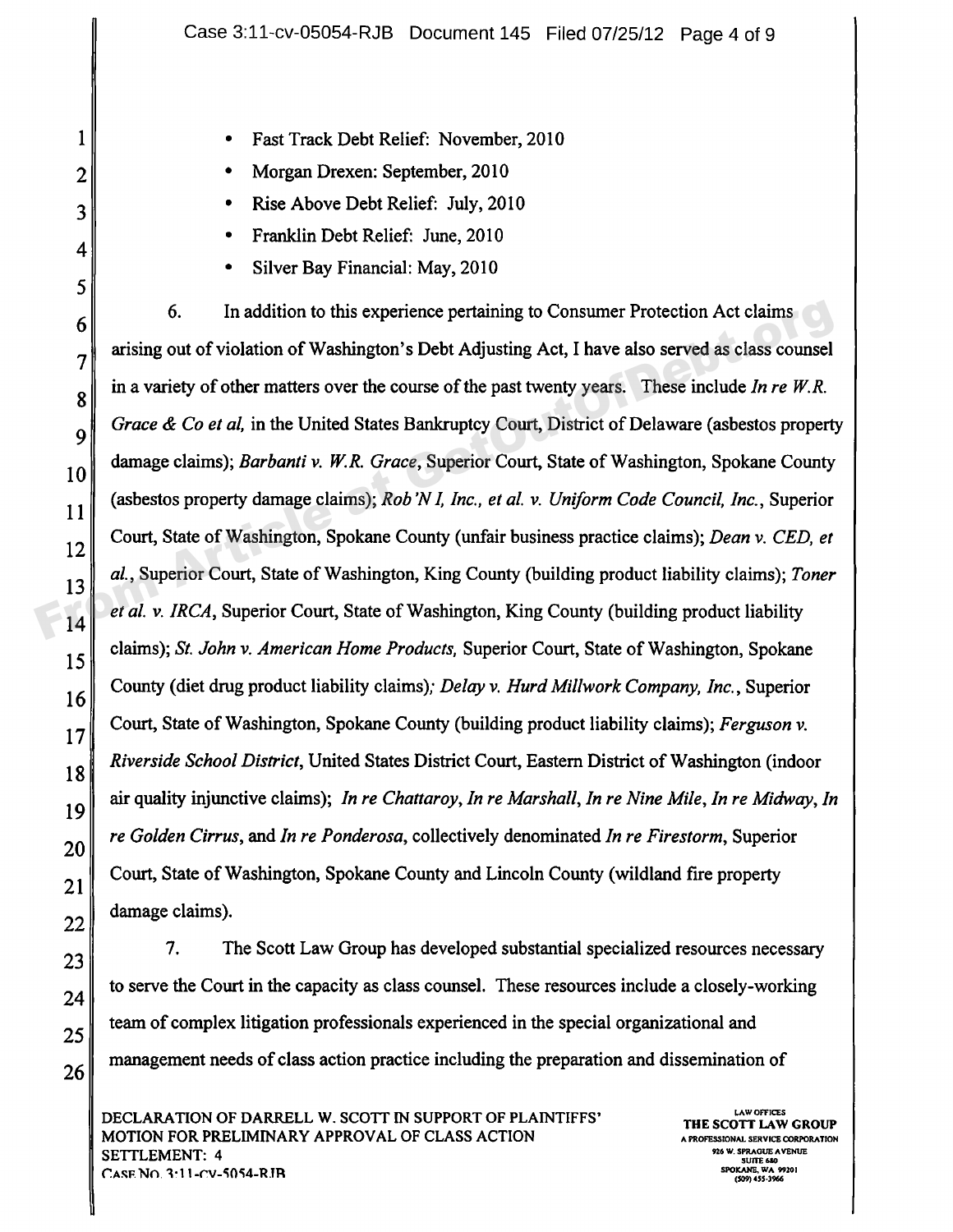various forms of class notice; prosecution of certified litigation classes; coordination of class actions in the context of Multi-district Litigation or the pendency of related state and federal actions; design and employment of databases for such purposes as document management and analysis or carrying out of claims administration tasks; the design and implementation of cost effective class claims facilities; and the actual maintenance of close and ongoing communication with class members throughout the course of litigation. The experience of this litigation team is reflected in the matters for which I have served as class counsel.

8. Over the course of litigating unfair business practice claims against debt settlement companies, our firm has tracked efforts by the debt adjusting industry to reinvent  $\|10\|$  itself as paralegal services to law firms. This stratagem is designed to seize advantage of perceived loopholes in state debt adjuster statutes and recently revised Federal Trade 12 Commission Telemarketing Sales Rules that govern the conduct of debt adjusters. The <sup>13</sup> above-captioned action concerns this new breed of debt adjusting enterprise. From Article at Solutions, and the actual maintenance of elose and ongoing communication<br>
The experience of this litigation team is<br>
reflected in the matters for which I have served as class counsel.<br>
8. Over the course of

14 9. The Scott Law Group first began its investigation into Legal Helpers Debt 15 Resolution in roughly August of 2010, having been alerted to the debt adjusting industry's new  $\frac{16}{\text{4}}$  "attorney model" for evading new Federal Trade Commission rules that would take effect in 17 October of 2010. The emergent model involved interposing a law firm between the consumer 18 and the debt adjusting company performing services, thus creating a false appearance that the debt adjusting services were being performed by a law firm.

 $20$  10. In the following months consumers from various state, as well as attorneys from 21 other law firms representing debtors, contacted our office to report unfair and deceptive business 22  $\parallel$  activities of LHDR and its debt adjusting company affiliates. One of these consumers was 23 Rosita Smith, named plaintiff in this action.

 $24$  | 11. Following review of Rosita Smith's contracting documents and solicitation 25 materials, I personally met with Rosita Smith in her home town of Aberdeen, Washington, heard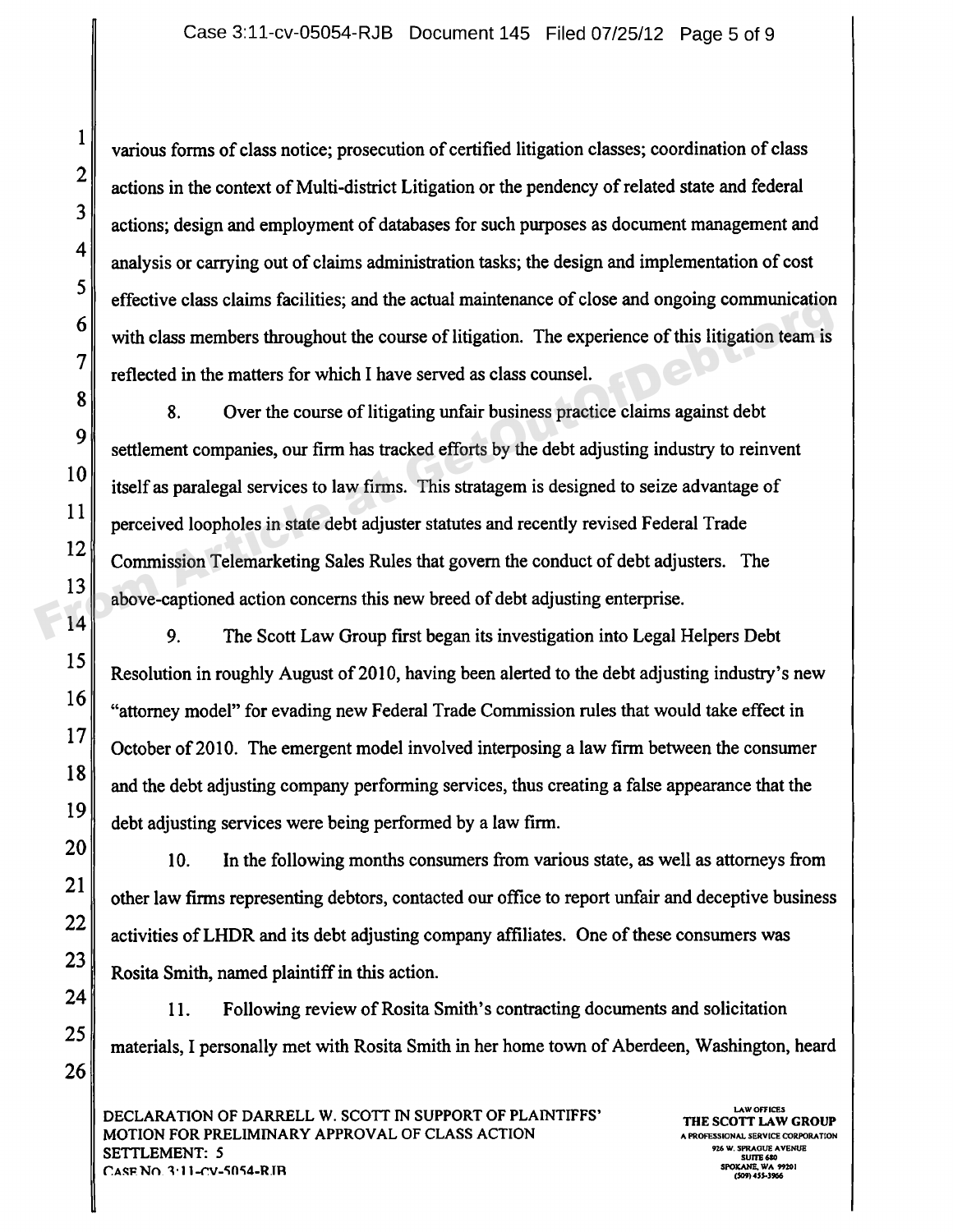her familiar story, and ultimately discussed with her the importance and potential value of pursuing her claim on behalf of all Washington consumers. Rosita Smith agreed to bring her claim as a class action and agreed to serve as a representative of the class, if permitted by the Court. Rosita Smith has, since than date, served as a model putative class representative keeping herself engaged and informed at each step of this litigation

12. Numerous other Washington consumers have also contacted our firm, communicating complains regarding LHDR, alerting us to LHDR's ongoing business activities and offering what support they could to assist in this litigation. Our firm has now interviewed ninety-one Washington consumers regarding their experiences with LHDR and had opportunity to review their contracting materials and solicitation materials. Further, we have secured detailed accounting records relevant to each proposed class member, evidencing debt adjusting fees they were charged and the circumstances under which those fees were charged. We have 13 acquired, analyzed, and indexed through a litigation database, in excess of six hundred individual 14 exhibits potentially bearing on Defendants' liability. We have also engaged in substantial legal 15 research into statutory and decisional law relevant to debt adjusting activities carried out in 16 concert with attorneys. As of June 11, 2012, The Scott Law Group had invested \$375,247 in 17 || lodestar time pursuing this action and it had incurred \$4,222 in litigation expense. From Article at September of the Superintendent September of the Superintendent September of the Superintendent September of the Superintendent September of the Superintendent September of the Superintendent September of t

18 18 13. These efforts, together with our recent experience in consumer protection 19 litigation involving the debt adjusting industry, gave me confidence that this case had matured  $20<sup>20</sup>$  such that it was positioned for settlement, should the parties find common ground upon which 21 settlement might rest. Extended settlement efforts, initially involving a highly regarded mediator  $22$  located in San Francisco, and afterward through continuing communications between the parties,  $23 \parallel$  resulted in the class settlement that is now before the Court.

 $24$  14. I have had opportunity to meet with Rosita Smith at her home to discuss at length 25 and in detail the proposed class settlement. Rosita Smith fully supports Court approval of the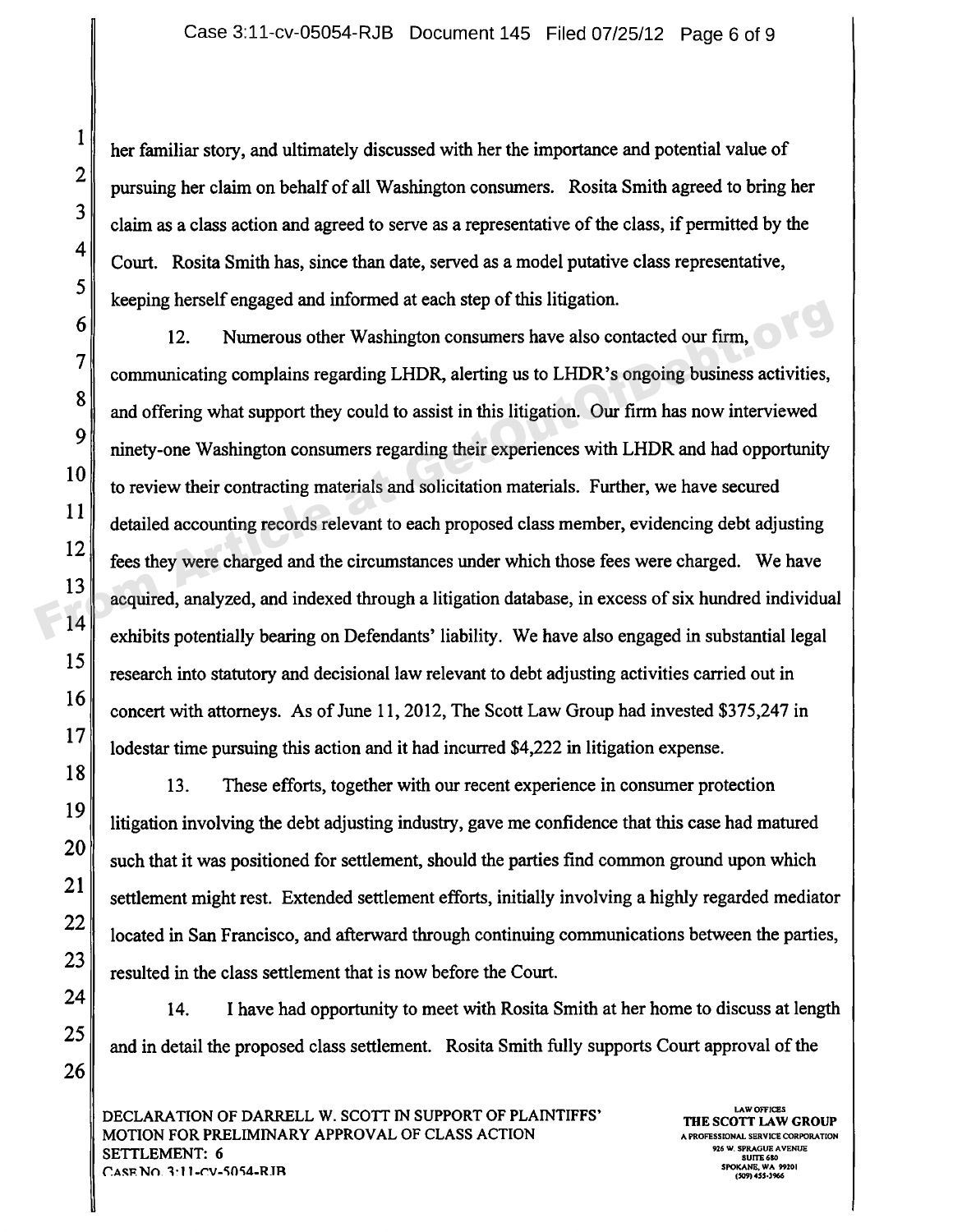proposed class settlement, as do I, as reflected by our signatures to the Class Settlement Agreement.

15. The proposed Class Settlement is, in my estimation, fair, adequate, and reasonable. I have no hesitation in recommending its approval to the Court. I would have no hesitation in continuing to pursuit this action on behalf Washington consumers if I believed that the settlement was, in any respect, unfair, inadequate, or unreasonable.

16. I declare under penalty of perjury under the laws of the State of Washington and the United States of America that the foregoing is true and correct. From Article at Spokene, Washington, this action of behalt was impulsed to the state of Washington and<br>
The settlement was, in any respect, unfair, inadequate, or unreasonable.<br>
The United States of America that the forego

Executed at Spokane, Washington, this  $\sim$  day of July, 2012.

10

 $\mathbf{1}$ 

 $\overline{2}$ 

3

 $\overline{4}$ 

5

13

14

15

16

17

18

19

20

21

22

23

24

25

26

 $12$   $\overline{\text{DarrH W. Scott, WSPA420241}}$ 

DECLARATION OF DARRELL W. SCOTT IN SUPPORT OF PLAINTIFFS' THE SCOTT LAW OFFICES MOTION FOR PRELIMINARY APPROVAL OF CLASS ACTION **6**<sup>r</sup> a professional service corporation **6**<br>SETTI EMENT: 7 SETTLEMENT: 7  $C$ ASF NO 3:11-CV-5054-R IB

**THE SCOTT LAW GRolIP SUITE 660 (5095655.5966**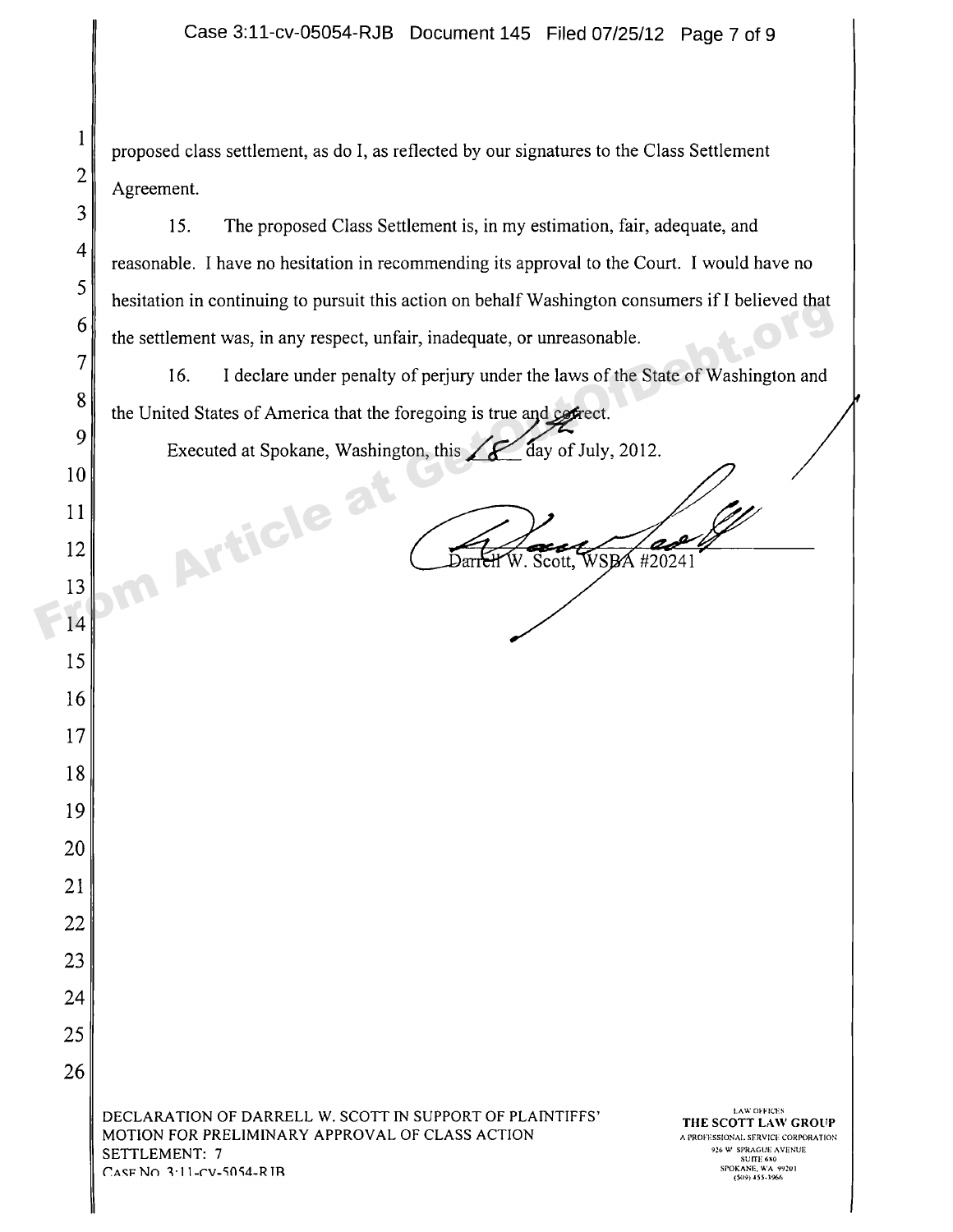## CERTIFICATE OF SERVICE

| $\mathbf{1}$            | <b>CERTIFICATE OF SERVICE</b>                                                                                                                                                                       |  |  |  |
|-------------------------|-----------------------------------------------------------------------------------------------------------------------------------------------------------------------------------------------------|--|--|--|
| $\overline{2}$          | I, Toby J. Marshall, hereby certify that on July 25, 2012, I electronically filed the                                                                                                               |  |  |  |
| $\overline{\mathbf{3}}$ | foregoing with the Clerk of the Court using the CM/ECF system which will send notification of                                                                                                       |  |  |  |
| $\overline{4}$          | such filing to the following:                                                                                                                                                                       |  |  |  |
| 5                       |                                                                                                                                                                                                     |  |  |  |
| 6                       | Jerry Kindinger, WSBA #5231<br>Email: kindinger@ryanlaw.com                                                                                                                                         |  |  |  |
| $\overline{7}$          | OfDebt.or<br>Bryan C. Graff, WSBA #38553<br>Email: graff@ryanlaw.com                                                                                                                                |  |  |  |
| 8                       | RYAN, SWANSON & CLEVELAND, PLLC                                                                                                                                                                     |  |  |  |
|                         | 1201 Third Avenue, Suite 3400<br>Seattle, Washington 98101-3034                                                                                                                                     |  |  |  |
| 9                       | Telephone: 206.464.4224                                                                                                                                                                             |  |  |  |
| 10                      | Attorneys for Defendants Legal Helpers Debt Resolution, LLC, Jason and                                                                                                                              |  |  |  |
| 11                      | Jane Doe Searns, Thomas G. and Jane Doe Macey, Jeffrey and Jane<br>Doe Aleman, and Jeffrey and Jane Doe Hyslip                                                                                      |  |  |  |
| 12                      |                                                                                                                                                                                                     |  |  |  |
| 13                      | Richard Epstein, Admitted Pro Hac Vice<br>Email: richard.epstein@gmlaw.com                                                                                                                          |  |  |  |
| 14                      | Rebecca Bratter, Admitted Pro Hac Vice                                                                                                                                                              |  |  |  |
| 15                      | Email: rebecca.bratter@gmlaw.com<br><b>GREENSPOON MARDER PA</b>                                                                                                                                     |  |  |  |
| 16                      | 200 East Broward Blvd., Suite 1500                                                                                                                                                                  |  |  |  |
| 17                      | Ft. Lauderdale, Florida 33301<br>Telephone: 954.491.1190                                                                                                                                            |  |  |  |
| 18                      | Attorneys for Defendants Legal Services Support Group, LLC, JEM Group Inc.,                                                                                                                         |  |  |  |
| 19                      | and Joanne and Arthur Garneau                                                                                                                                                                       |  |  |  |
| 20                      | <b>Todd Nunn</b>                                                                                                                                                                                    |  |  |  |
| 21                      | Email: todd.nunn@klgates.com<br><b>K&amp;L GATES LLP</b>                                                                                                                                            |  |  |  |
| 22                      | 925 Fourth Avenue, Suite 2900<br>Seattle, Washington 98104-1158                                                                                                                                     |  |  |  |
| 23                      | Telephone: 206.623.7580                                                                                                                                                                             |  |  |  |
| 24                      |                                                                                                                                                                                                     |  |  |  |
| 25                      |                                                                                                                                                                                                     |  |  |  |
| 26                      |                                                                                                                                                                                                     |  |  |  |
|                         |                                                                                                                                                                                                     |  |  |  |
|                         |                                                                                                                                                                                                     |  |  |  |
|                         | TERRELL MARSHALL DAUDT & WILLIE PLLC<br>936 North 34th Street, Suite 400<br>CASE No. 3:11-CV-05054-RJB<br>Seattle, Washington 98103-8869<br>TEL. 206.816.6603 · FAX 206.350.3528<br>www.tmdwlaw.com |  |  |  |

www.tmdwlaw.com